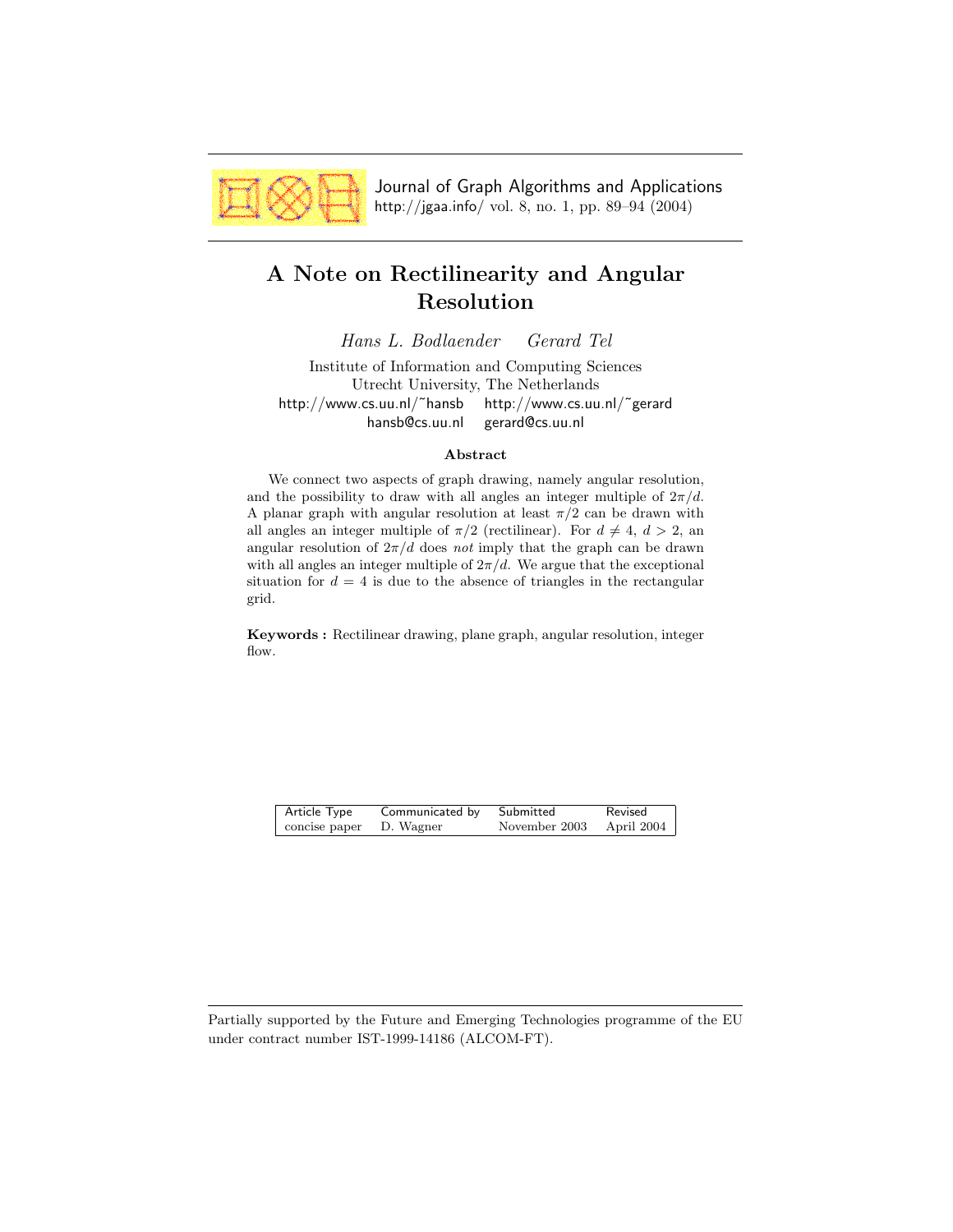### **1 Introduction**

Angular resolution and rectilinearity are well-studied aspects of plane graphs. The angular resolution of a (plane) graph is the minimum angle made by line segments at a vertex. A graph is rectilinear if it can be drawn with all angles a multiple of  $\pi/2$  radians. In this note we give an easy proof of the "folk" conjecture" that graphs with an angular resolution at least  $\pi/2$  are rectilinear. We generalise rectilinearity and call a graph  $d$ -linear if it allows a drawing with all edges a multiple of  $2\pi/d$  (thus rectinearity is 4-linearity). Unlike the case  $d = 4$ , for  $d > 4$  it is not the case that an angular resolution of  $2\pi/d$  implies d-linearity.

This is the organization of the paper. The remainder of this section introduces some preliminaries, including Tamassia's *flow model* for the angles in a drawing, on which our first result is based. Section 2 proves our positive result (for  $d = 4$ ). Section 3 contains the negative result (for  $d > 4$ ). Section 4 lists conclusions.

#### **1.1 Preliminaries**

We assume familiarity of the reader with basic graph notions. A *plane graph* is a planar graph given together with an embedding; this embedding should be respected in a drawing. Given a drawing, its *angular resolution* is the minimum angle made by line segments at any vertex, and the angular resolution of a plane graph is the maximum angular resolution of any drawing. A drawing is called d-linear if all angles are an integer multiple of  $2\pi/d$  radians.

A vertex of degree  $\delta$  has  $\delta$  angles: one between each two successive incident edges. For vertex v and face f, let  $d(v, f)$  be the number of angles of v that belong to face f (only for a cutvertex v there is an f for which  $d(v, f) \geq 2$ ). For every face f, we let  $a(f)$  denote the number of angles that belong to f. In a biconnected graph,  $a(f)$  also equals the number of edges at the border of f and it equals the number of vertices on the border of f.

### **1.2 The Flow Model for Angles**

The embedding contained in a plane graph defines the position of the nodes in a qualitative manner, but to convert the embedding into a drawing, in addition two more things need be specified: the angles between the edges at each node, and the lengths of all edges. Tamassia [3] has shown that the angle values in a drawing satisfy the constraints of a suitably chosen *multi-source multi-sink flow network*. In any drawing, the angles around a node sum up to  $2\pi$  and if an internal face is drawn as an a-gon its angles sum up to  $\pi(a-2)$  radians. (The angles of the outer face with a edges sum up to  $\pi(a+2)$ .)

Because we want rectangular angles to correspond to integers, we shall now express angles in units of  $\pi/2$  radians. Thus, with  $\alpha_{v,f}$  the angle at node v in face  $f$ , the collection of angles in a drawing with angular resolution 1 is a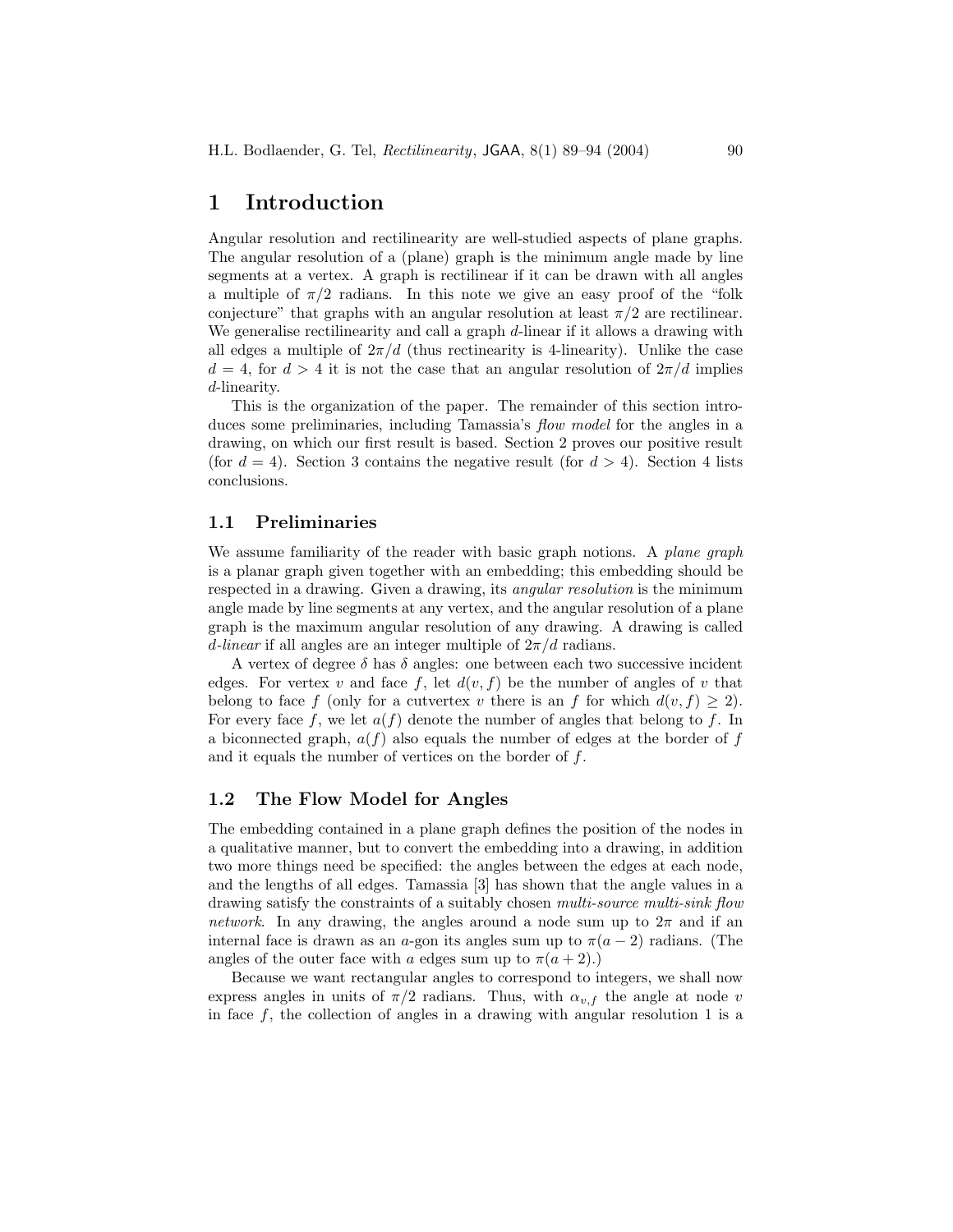solution for this set of linear equations:

| for all nodes $v$                                              |
|----------------------------------------------------------------|
| $\sum_{v} \alpha_{v,f} = 2(a(f) - 2)$ for all internal faces f |
| $\sum_{v} \alpha_{v,f} = 2(a(f) + 2)$ for outer faces f        |
| for all incident $v$ and $f$                                   |
|                                                                |

We refer to these equations as the *network model* for G; observe that all constraints are *integer* numbers. The description of this set of equations as a flow network can be found in [1, 3].

**Relations between flows and drawings.** The following two results are known.

**Theorem 1** *If plane graph* G *has a drawing with angular resolution at least 1 unit*  $(\pi/2 \text{ radians})$ , then the associated network model has a solution.

**Theorem 2 (Tamassia [3])** *If the network model associated to plane graph* G *has an* integer solution*, then* G *has a rectilinear drawing.*

### **2 Angular Resolution** π/2 **Implies Rectilinear**

Our main result is obtained by combining Theorems 1 and 2 with a result from standard flow theory.

**Theorem 3** If a graph has angular resolution at least  $\pi/2$ , then it is rectilinear.

**Proof.** Assume G has angular resolution at least  $\pi/2$  radians. By definition, it has a drawing with angular resolution at least 1 unit, hence by Theorem 1 the associated network model has a solution. It is known from flow theory (see, e.g., [2, Chapters 10, 11]) that if a flow network with integer constraints admits a flow, then it admits an integer flow. By Theorem 2, we have that G has a rectilinear drawing.

### **3 Angular Resolution and** d**-Linearity**

This section answers the question for what values of  $d$ , any plane graph with angular resolution  $2\pi/d$  radians is d-linear. The cases  $d = 1$  and  $d = 2$  are somewhat trivial, as the classes of drawable graphs are collections of isolated edges, or paths, respectively.

The case of *odd* d is somewhat degenerate as, while drawings are supposed to be built up of straight lines, a straight angle at a vertex is not allowed. The cycle with  $2d+1$  points can be drawn as a regular  $(2d+1)$ -gon, witnessing that its angular resolution is at least  $2\pi/d$ . But it does not have a d-linear drawing, as its angle sum,  $(2d - 1) \cdot \pi$ , is not an integer multiple of  $2\pi/d$ .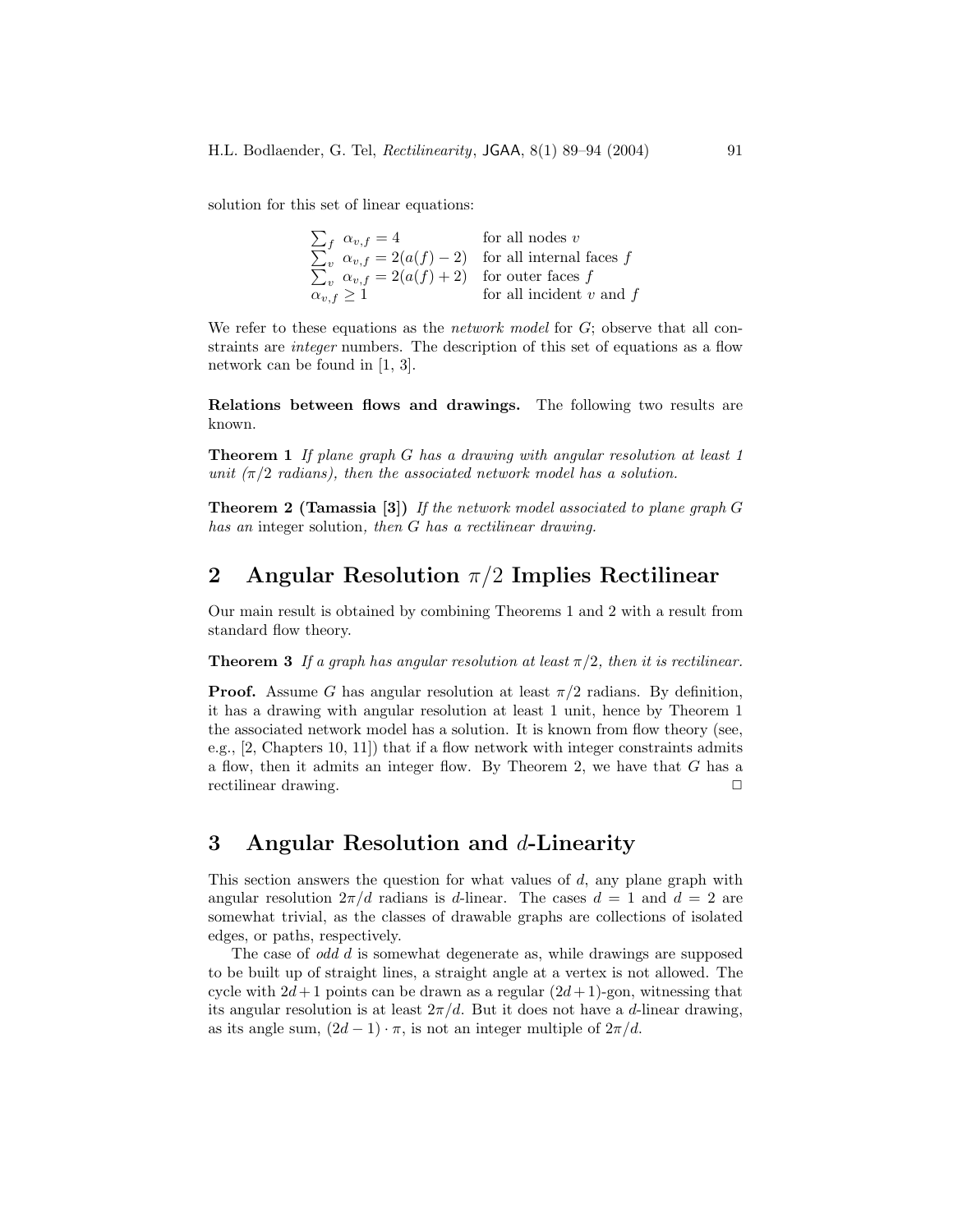In the remainder of this section  $d = 2d'$  is even and larger than 4. Measuring angles in units of  $\pi/d'$  radians, we observe that the angles of any triangle add to exactly  $d'$  units. We introduce *rigid triangles* as gadgets with a fixed shape. The graph  $T_{d'}$  has a top node t and base nodes  $b_1$  and  $b_2$ , forming a cycle. For even  $d'$ , t has a third neighbor i, inserted between  $b_2$  and  $b_1$  in the planar embedding. Each base node has  $\lfloor \frac{d'-3}{2} \rfloor$  neighbors, also located inside the triangle; see Figure 1. The graph  $T_{d'}$  has an angular resolution of  $2\pi/d$ radians, and in every drawing with that resolution, each segment of each angle measures exactly  $\pi/d'$  radians, that is, the proportions of  $T_{d'}$  are fixed in every drawing. The ratio between height and base length of the rigid triangle in such a drawing,  $b_{d'}$ , can be computed as  $b_{d'} = \frac{1}{2} \tan(\left[\frac{d'-1}{2}\right] \cdot \left(\frac{\pi}{d'}\right))$ .



Figure 1: Rigid Triangles and the Crane  $C_{d',6,2}$ 

The crane graph  $C_{d',k,l}$  contains  $1 + 2k + 4l$  copies of  $T_{d'}$  joined together. A central triangle is extended with a leg consisting of k pairs of triangles on one side, and an arm consisting of l quartets of triangles on the other side. In any drawing where all internal angles of the triangles satisfy the constraint for angular resolution  $\pi/d'$ , the angle  $\alpha$  at the bottom of the drawing satisfies  $\tan \alpha = \frac{2l}{k} b_{d'}$ . By choosing k and l, any angle between  $\pi/d'$  and  $\pi/2$  radians can be approximated arbitrarily closely, contradicting the possibility to draw any crane with all angles a multiple of  $\pi/d'$  radians.

**Theorem 4** *For each*  $d' > 2$ ,  $\beta \ge \pi/d'$ ,  $\epsilon > 0$ , there exists a graph  $G = C_{d',k,l}$ *such that*

- *1. G* has angular resolution  $\pi/d'$  radians;
- 2. each drawing of G with angular resolution  $\pi/d'$  contains an angle  $\alpha$  such *that*  $|\alpha - \beta| < \epsilon$ *.*

## **4 Conclusions**

Our note compares two types of drawings, namely (1) those where all angles are at least  $2\pi/d$  (angular resolution) and (2) those where all angles are an integer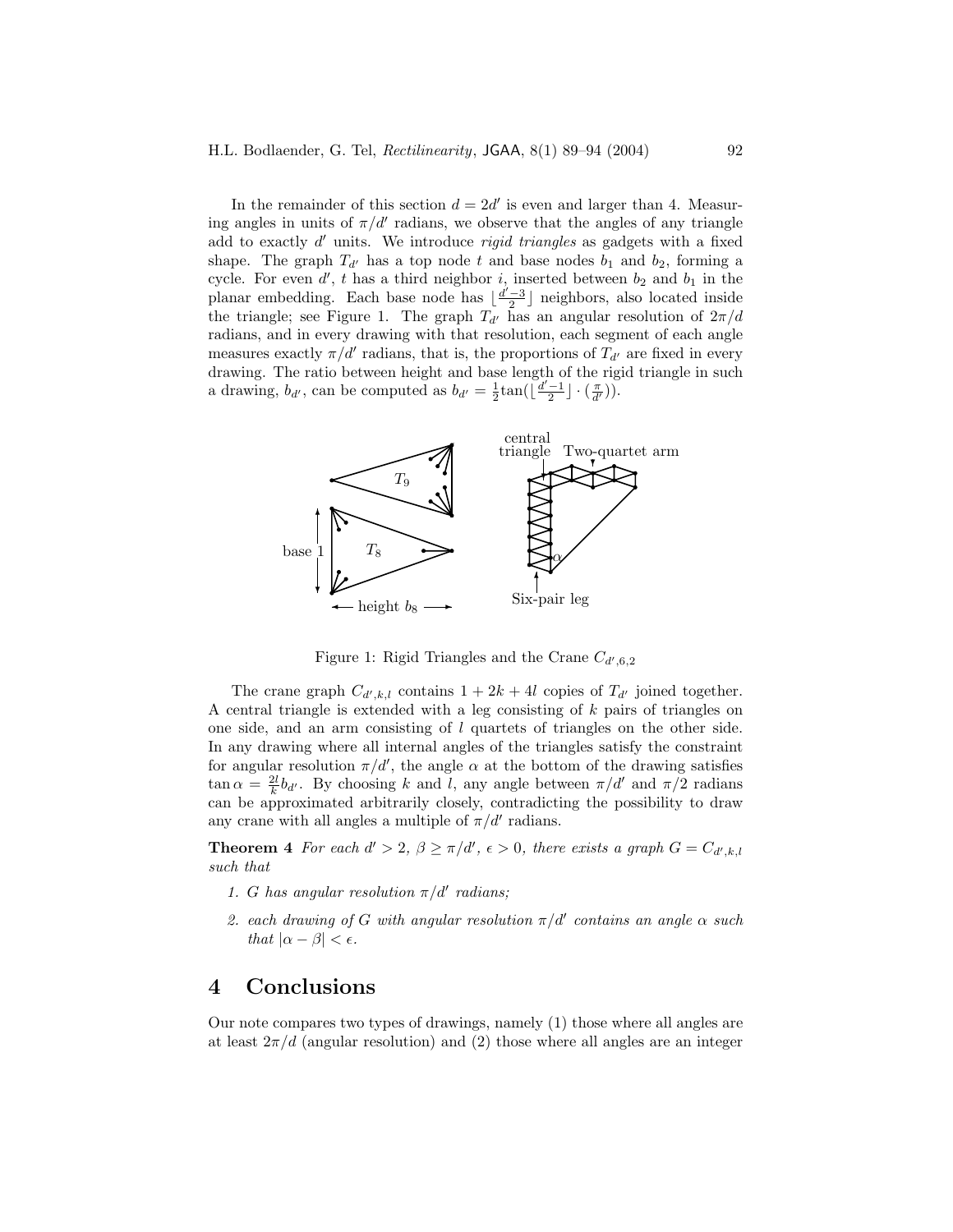multiple of  $2\pi/d$ . The flow model introduced by Tamassia [3] implies that if angles can be assigned satisfying (1), then it is also possible to assign all angles satisfying (2). However, only in the special case  $d = 4$  it is also possible to assign edge lengths in such a way that a drawing results.

When drawing graphs in a rectilinear way, the drawing is built up from rectangular elements and in such drawings it is possible to shift parts of the drawing without disrupting angles in other parts; see Figure 2. Indeed, a rectangle can be stretched in one direction while preserving the orthogonality of its angles. In a drawing containing triangles, this is not possible, because stretching a triangle in one direction changes its angles. We therefore conclude that the special position of  $d = 4$  in the studied problem is due to the absence of triangles in a rectilinear grid.



Figure 2: Orthogonal and non-orthogonal movements

The observations in this note can be extended to the situation where the embedding is free; that is, only a (planar) graph is given and the question is, what type of drawings does it admit. For the positive result (for  $d = 4$ ), if the graph has some drawing with angular resolution  $\pi/2$ , it can be drawn rectilinearly with the same embedding. Our triangles  $T_{d'}$  loose their rigidity if the embedding is free, because one can draw the internal nodes on the outside and then modify the triangle shape. By connecting the internal nodes in a cycle this can be prevented; in fact the triangles are modified to enforce the same embedding.

**Acknowledgement:** We thank the participants of the Graph Drawing seminar at Utrecht University for discussions.